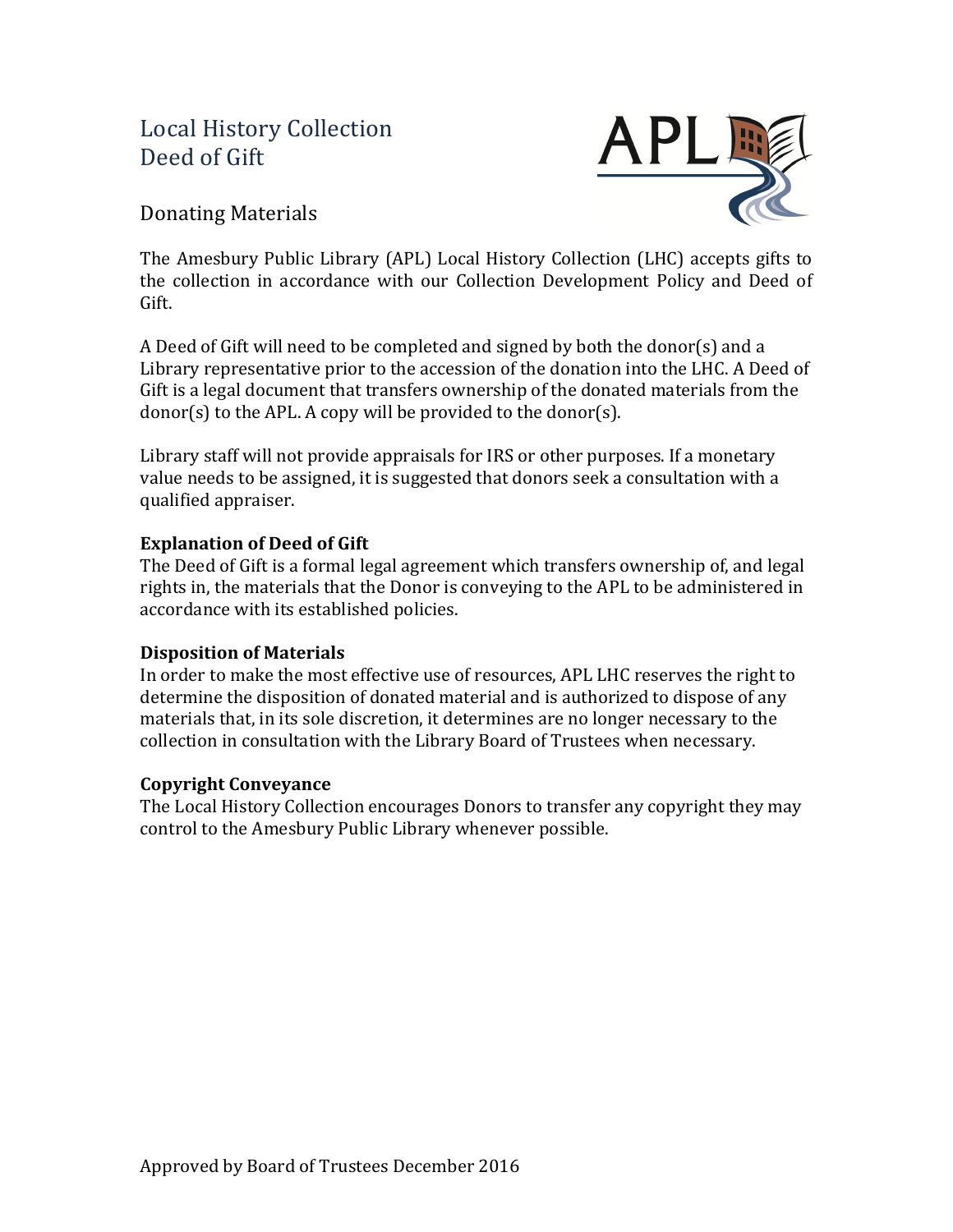## **Local History Collection** Deed of Gift



Amesbury Public Library Local History Collection 145 Main Street Amesbury, MA 01913 www.amesburylibrary.org

 $Donor(s)$ :

Title of Materials:

Description:

If more space is needed for description of the materials, please attach additional pages.

Date material received on site: \_\_\_\_\_\_\_\_

Approved by Board of Trustees December 2016